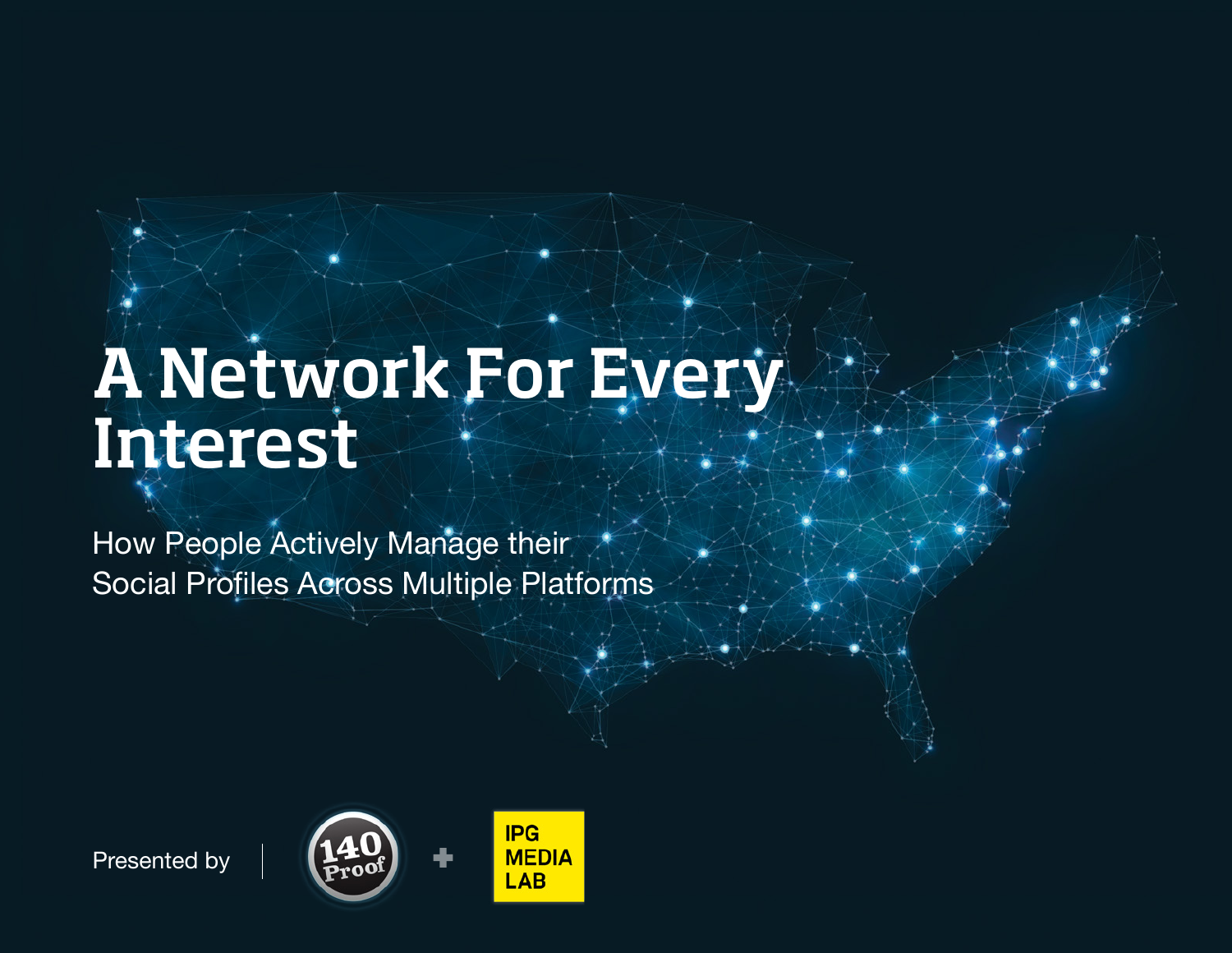# Methodology

To better understand why people choose to maintain profiles on multiple networks and the implications of this behavior for marketers, we executed a combination of quantitative and qualitative research. With our research partners, we fielded surveys, collected personal diaries, and conducted one-on-one interviews. Where possible, findings were cross-checked against relevant data from Pew Research Center and comScore.



#### **Qualitative:**

Social media diaries and one-on-one interviews with eight multi-platform users

#### **Quantitative:**

Online survey of 500 online and mobile users aged 18-59 who are active on two or more social platforms

# **IPG MEDIA LAB**





**MEDI**  $\overline{\mathbf{A}}$ R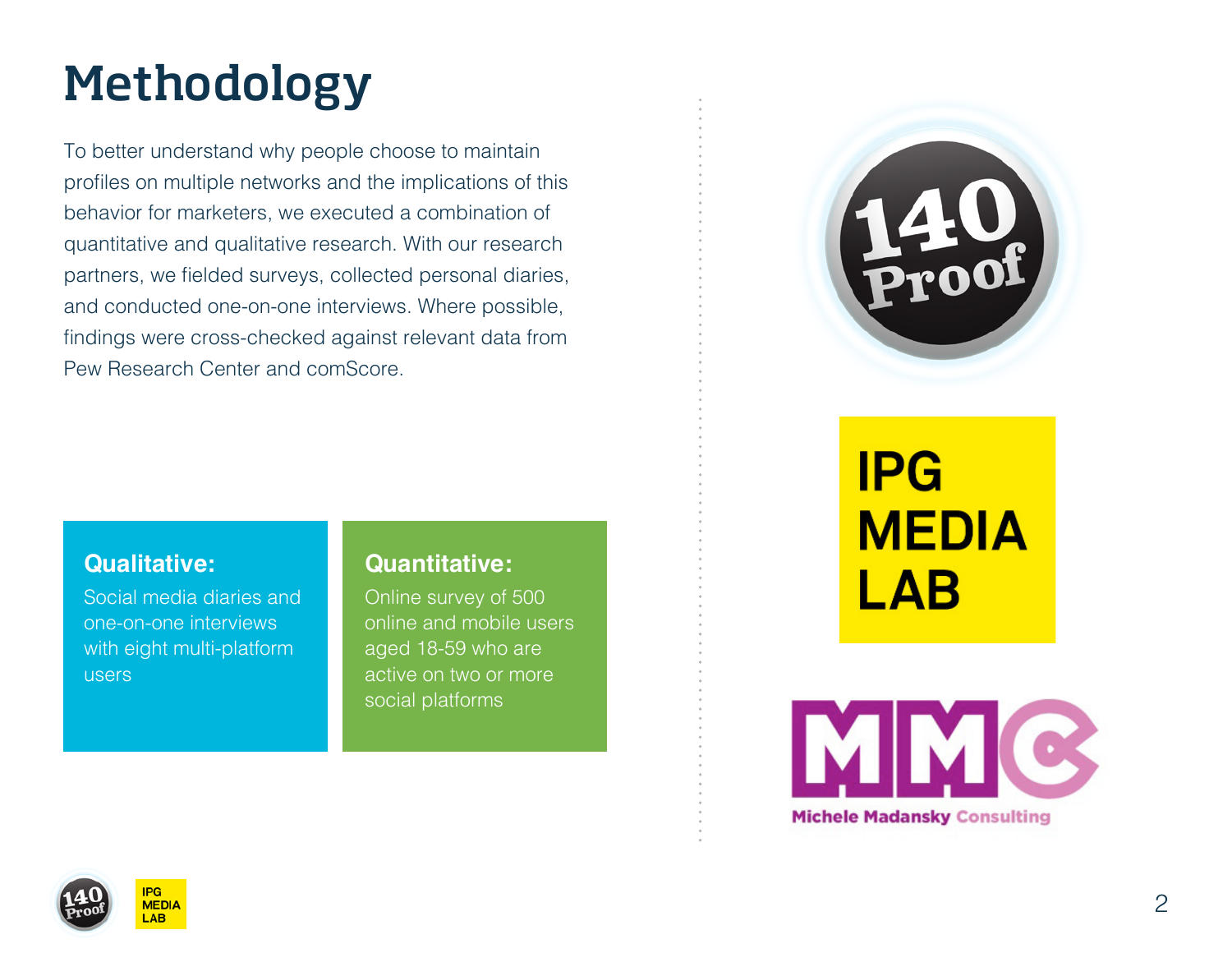# Background and Objectives

According to comScore, 52 percent of the US adult online population uses more than one social network – which means that approximately 107 million people consider themselves to be multi-platform users. It is important for marketers to understand how consumers organize and manage their various social platforms, as well as the implications derived from these behaviors, in order to best communicate with them.



#### **In this study, we wanted to answer the following questions:**

- 1. Who do users connect with across many social networks?
- 2. How does behavior vary on each social network?
- 3. Do users behave differently on each social network? Do they engage with and share different types of content?
- 4. Do users actively perform 'maintenance' on their social presence?
- 5. How do users access social networks on mobile devices?



3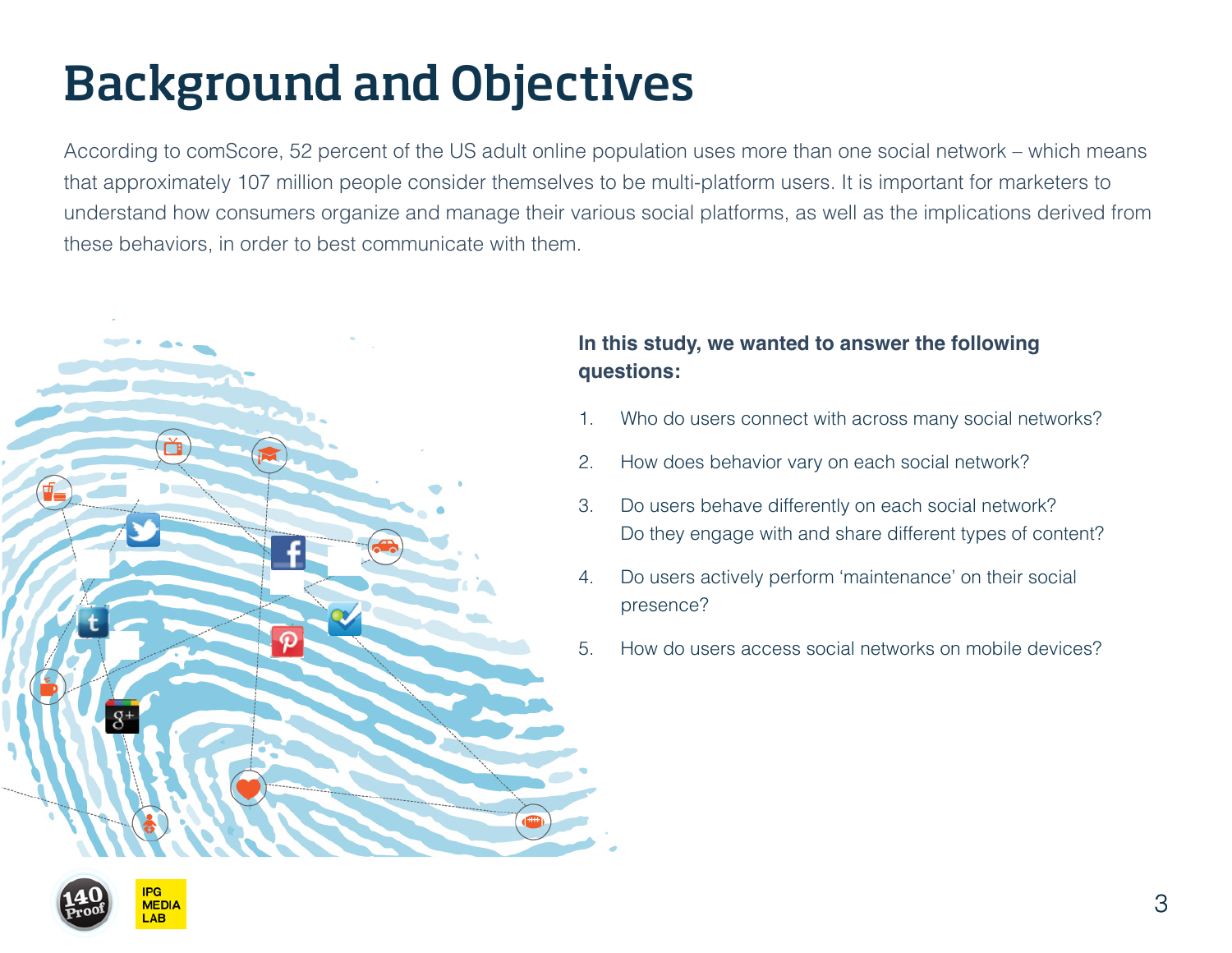### Use of Multiple Platforms Only Starts at Two

Of the 107 million US adults who use two or more social platforms, more than half use four or more. With the emergence of new platforms like Snapchat and Pinterest over the last two years, it is reasonable to expect that new social networks with specific use cases will continue to be introduced, leading to increased use of multiple platforms.

| <b>20% None</b> |              |
|-----------------|--------------|
| <b>28%</b> One  | 52% Multiple |
|                 |              |

Source: comScore online universe; P18-49, March 2014



#### Number of Social Platforms Used by Multi-Platform Users

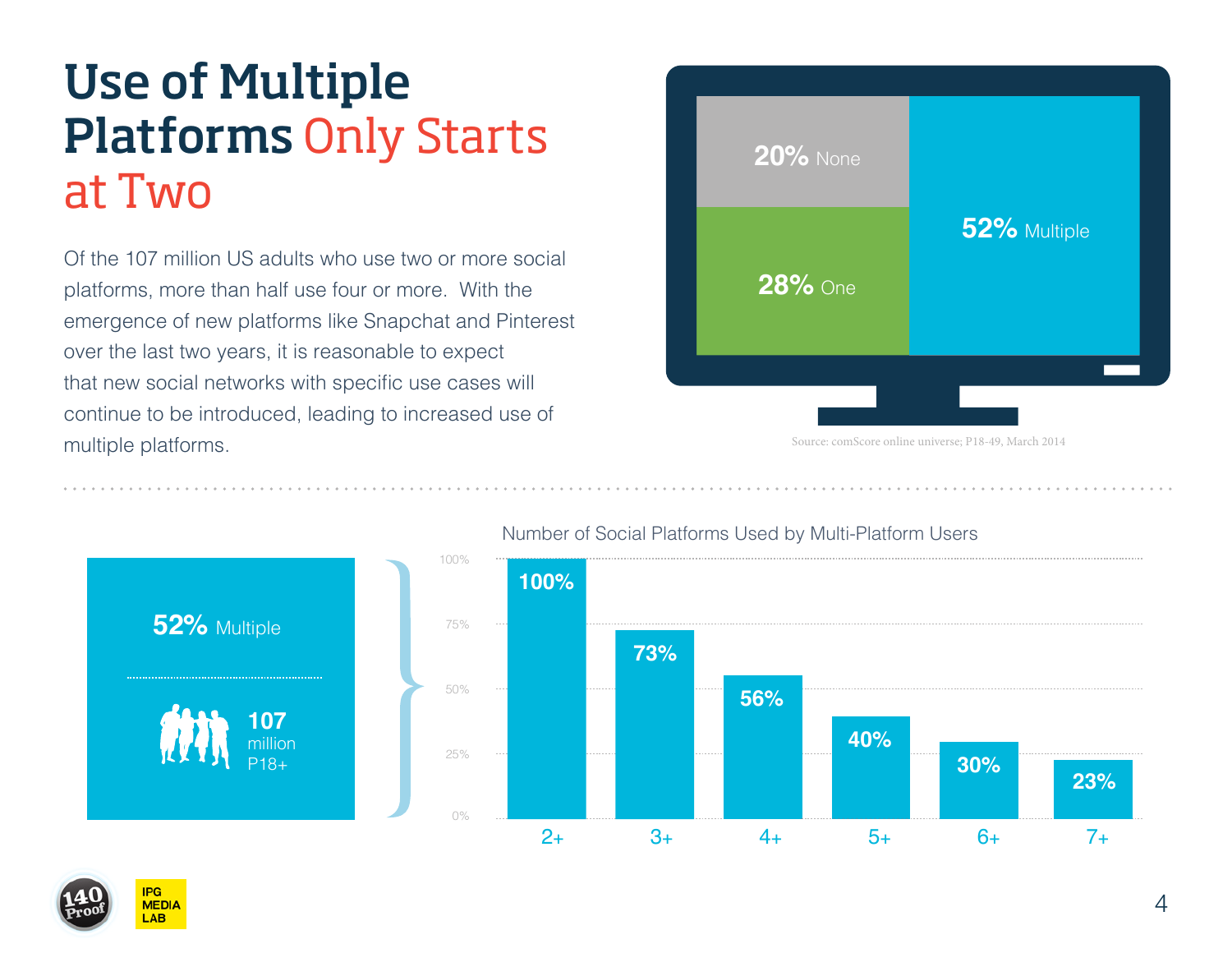### Using Multiple Platforms Requires "Social Hygiene"

People do not use social networks for the same purposes. The nature of different platforms makes each suited for connecting with different types of people, engaging with different types of content, and pursuing different interests. People using multiple platforms engage in social hygiene, which means that they are conscious of their activities on each and make intentional decisions to expose different aspects of their identity on different social networks.



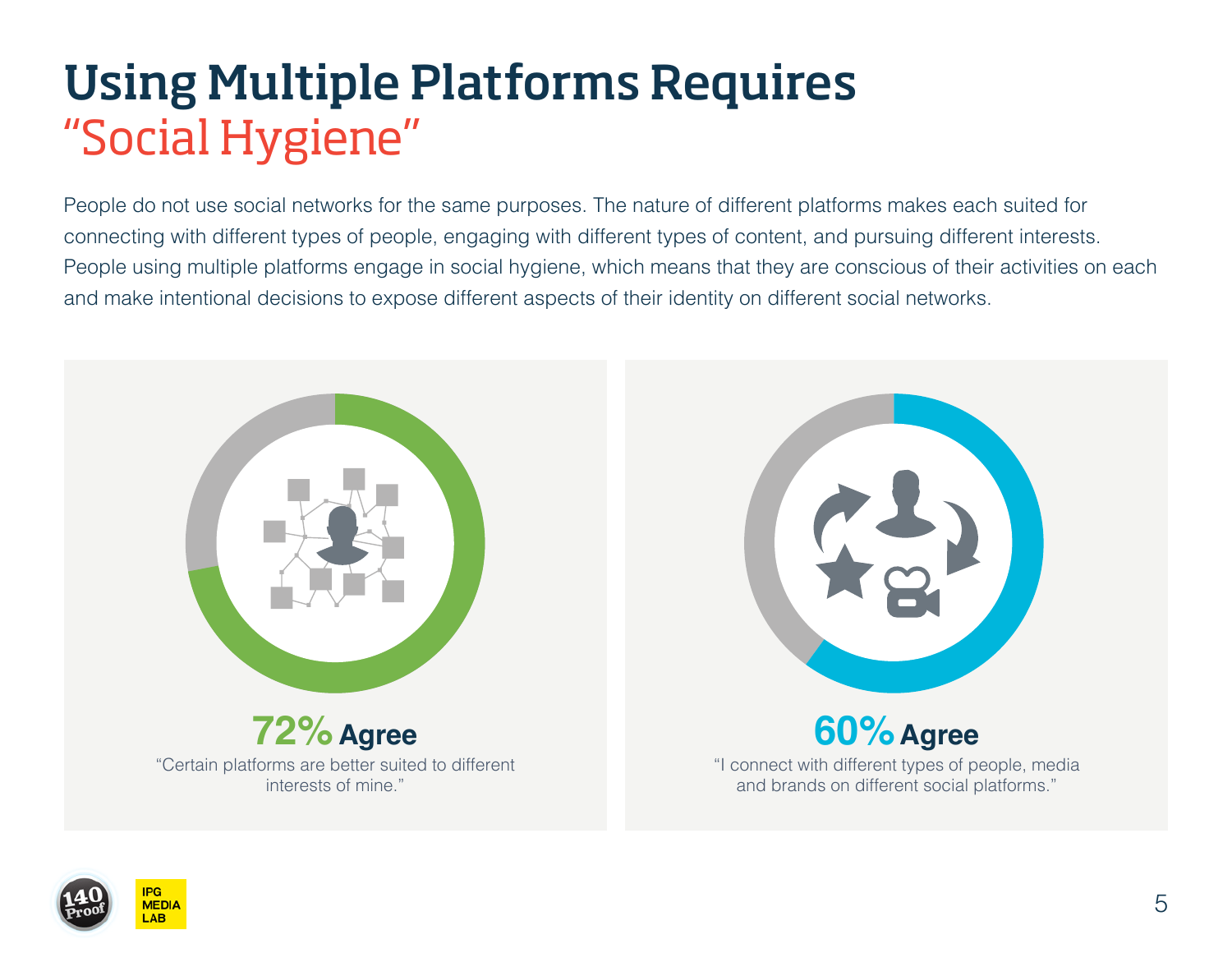### People Convey Different Interests on Different Platforms

People are complex and have a number of interests. Multi-platform users find different platforms best suited to certain topic areas. For marketers seeking a complete picture of a person's interests, a view of only one platform proves insufficient.

Percentage of Platform Users Engaging With Each Topic Area



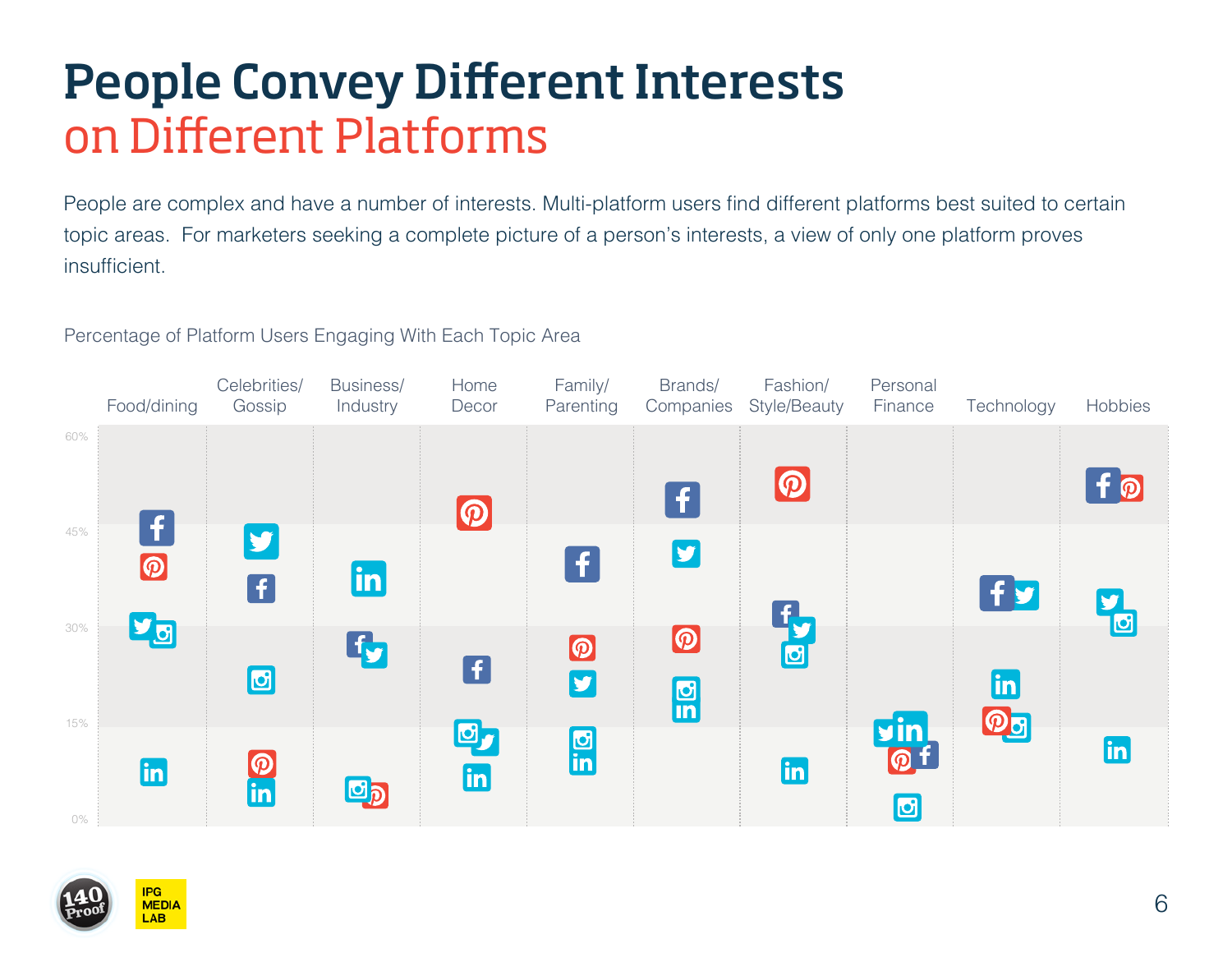### Social Connections Are Fully Visible Across Platforms

People form different relationships across different social platforms. The strength of bonds between people, the nature of relationships, and the degree to which the relationship includes two-way communication are factors in choosing the appropriate network on which to connect. The full picture of an individual's connections and influence can only be viewed by seeing their relationships across platforms. Marketers should keep in mind that one network alone will not reveal all facets of a person's connections.

**Business** Industry People with Cultural Family Friends Figures Media Brands **Contacts Experts** common interests 80%  $\ddot{\mathbf{f}}$  $\ddot{\mathbf{f}}$ 60%  $|{\sf in}|$ y  $f<sub>y</sub>$ IЫ  $\mathbf{C}_{\mathbf{f}}$ **in** 40% A  $|p|$  $\frac{1}{2}$ 回  $\frac{5}{10}$ **lin in** 20%  $\boldsymbol{\varpi}$  $\mathbf{C}_{\mathbf{D}}$ கு  $|{\sf in}|$ 0%

Percentage of Platform Users Connecting With Different Types of Accounts

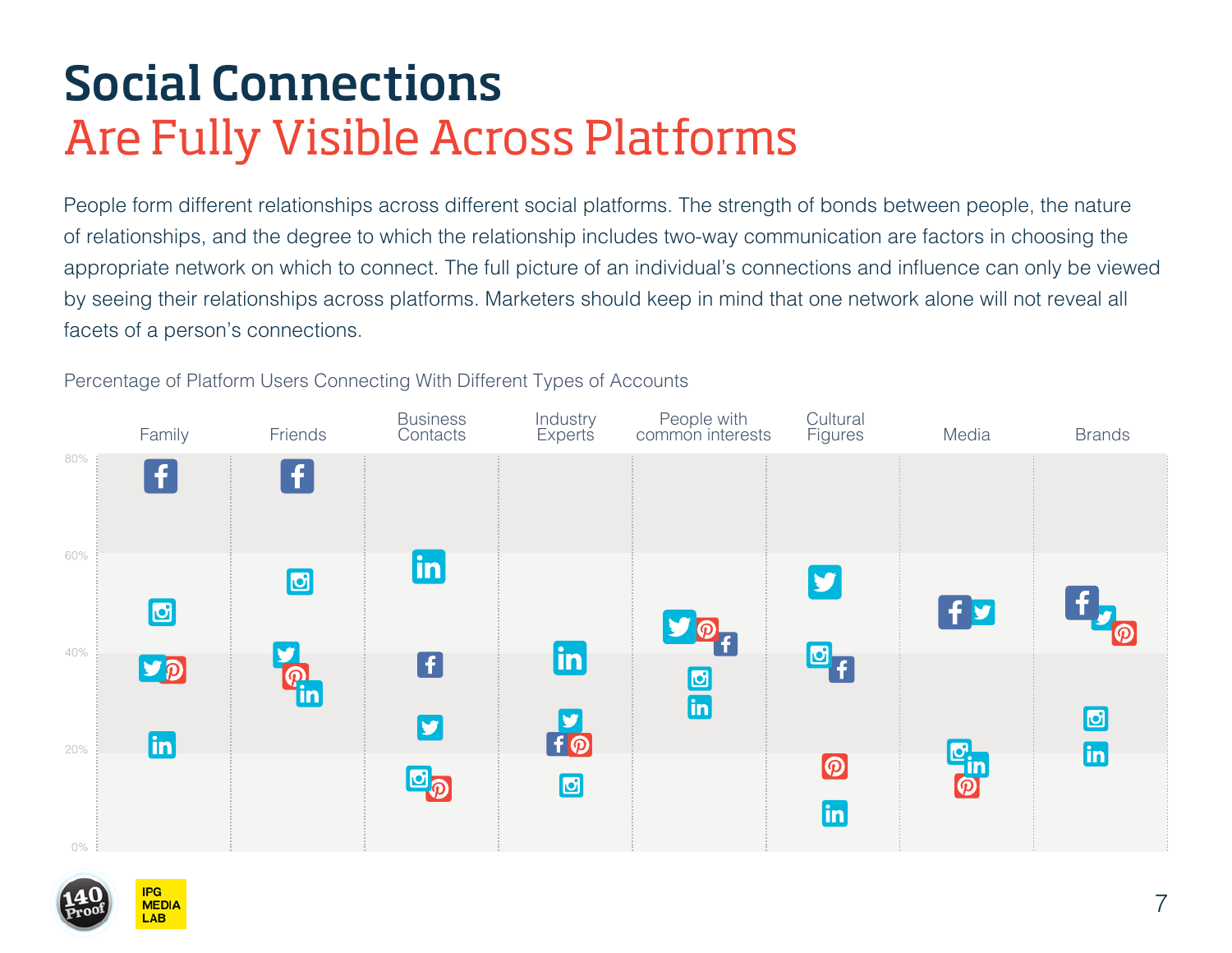## "Likes" and "Follows" Aren't Forever

Social hygiene includes removing connections that are no longer relevant. Respondents indicated that they actively manage their connections with brands, severing connections they no longer find useful. Reasons for ending these brand connections include loss of relevance to their lifestyle, the desire to switch to a new brand, or a contest coming to an end.

This finding dispels the myth that people continuously add to their friends and follows over time and that their profiles grow stale. In fact, the opposite is true – multi-platform users take the time to keep their social presence current, thus revealing an accurate portrayal of their interests and connections. For marketers, this is significant because it allows for a level of confidence when marketing to a person's stated preferences and likes.

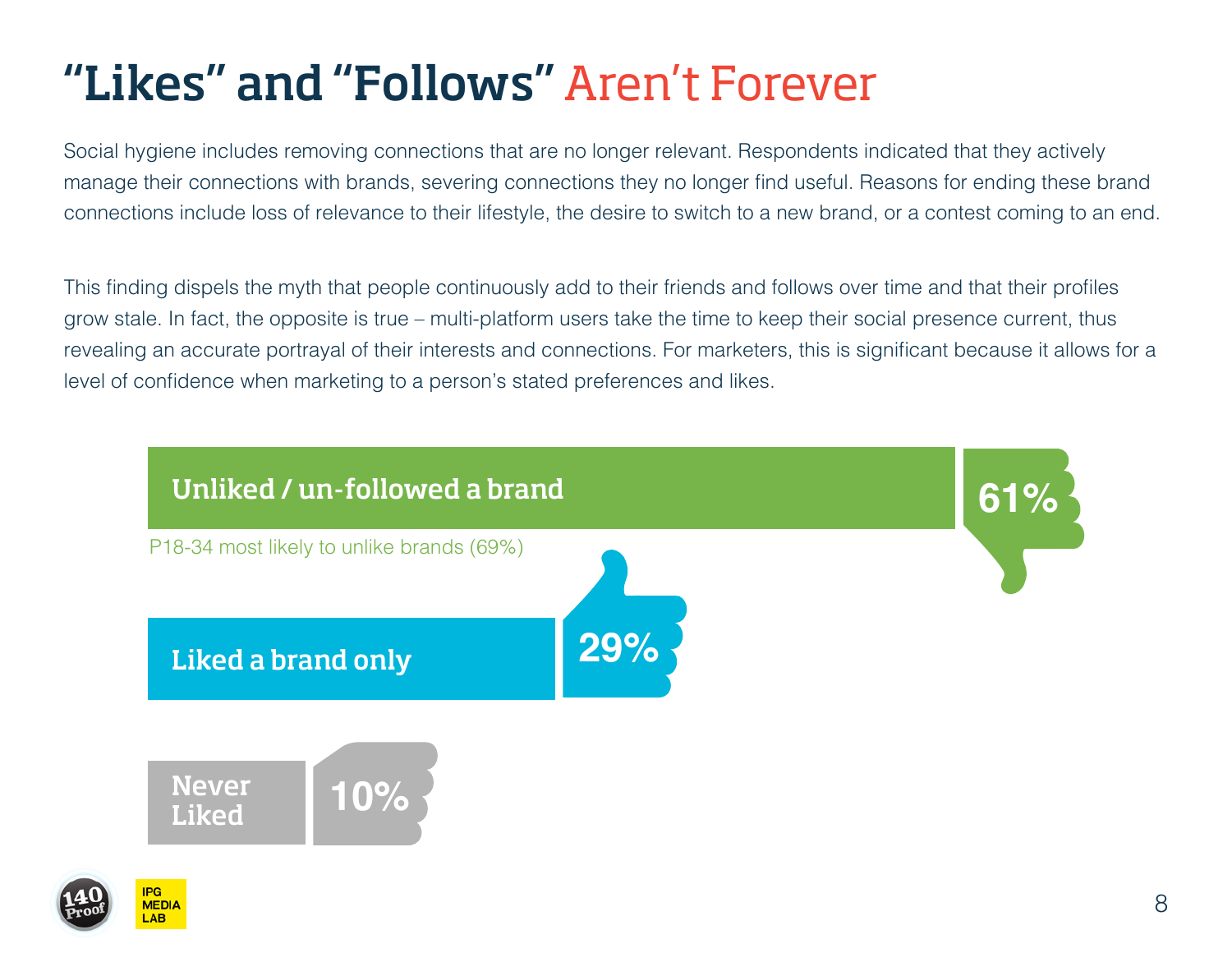## Preference for Ads Targeted to Interests

Brand advertisers typically find audiences online and in mobile either by demographics or by lookalike models based on previous browsing behavior. However, respondents express a clear preference for seeing ads based on their individual interests, information that is best accessed through social data.





**AB**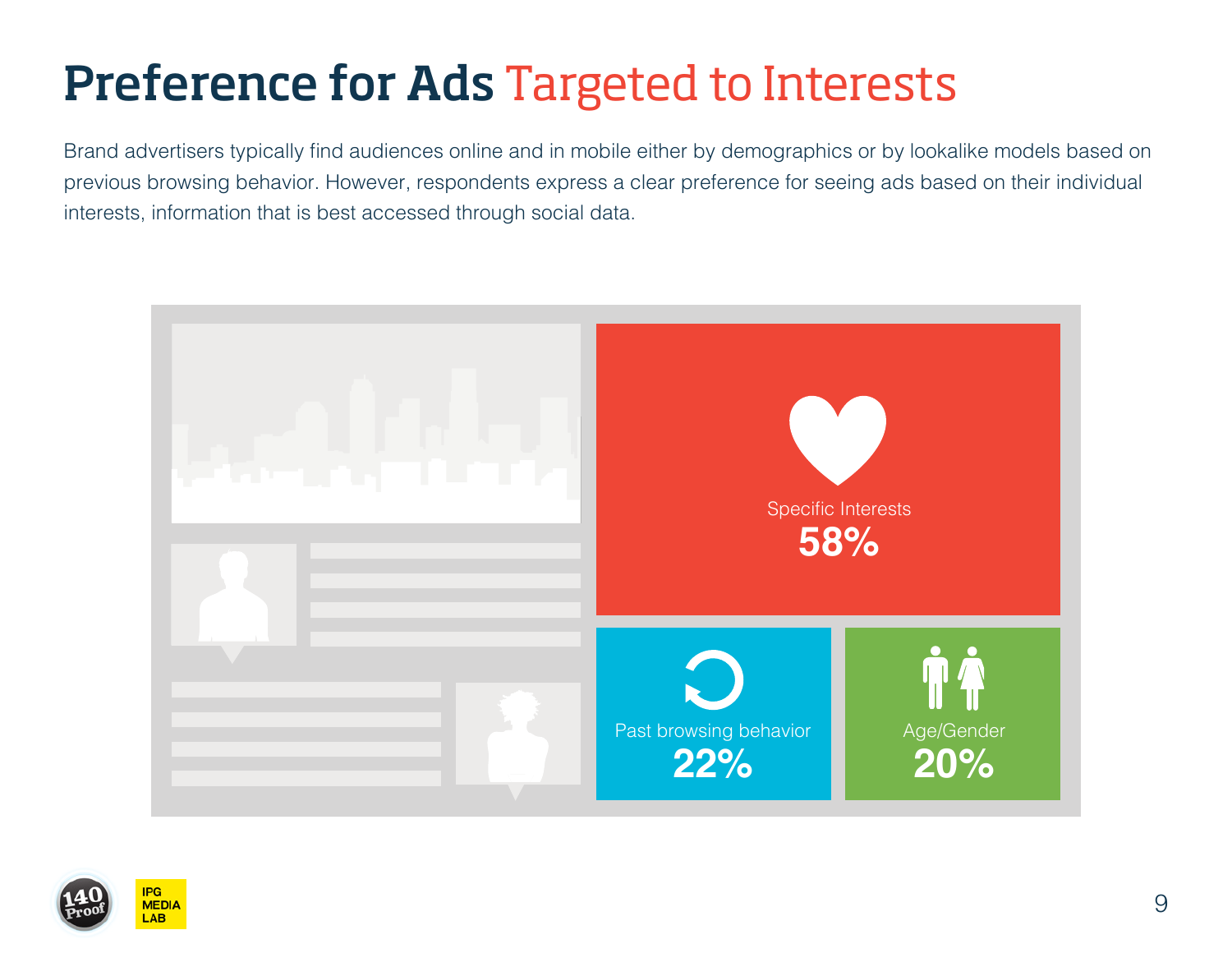# Everything is Social

An increasing number of mobile apps encourage or require people to sign in using a social account. For some, there are obvious benefits to doing so – for example, games you want to play with your friends. With others, social accounts are simply useful as master passwords. The majority of people are comfortable using social accounts to authenticate, and those who do overwhelmingly feel positive about the value of connecting in this way. This allows social data to be used even in apps that are not primary social networks.



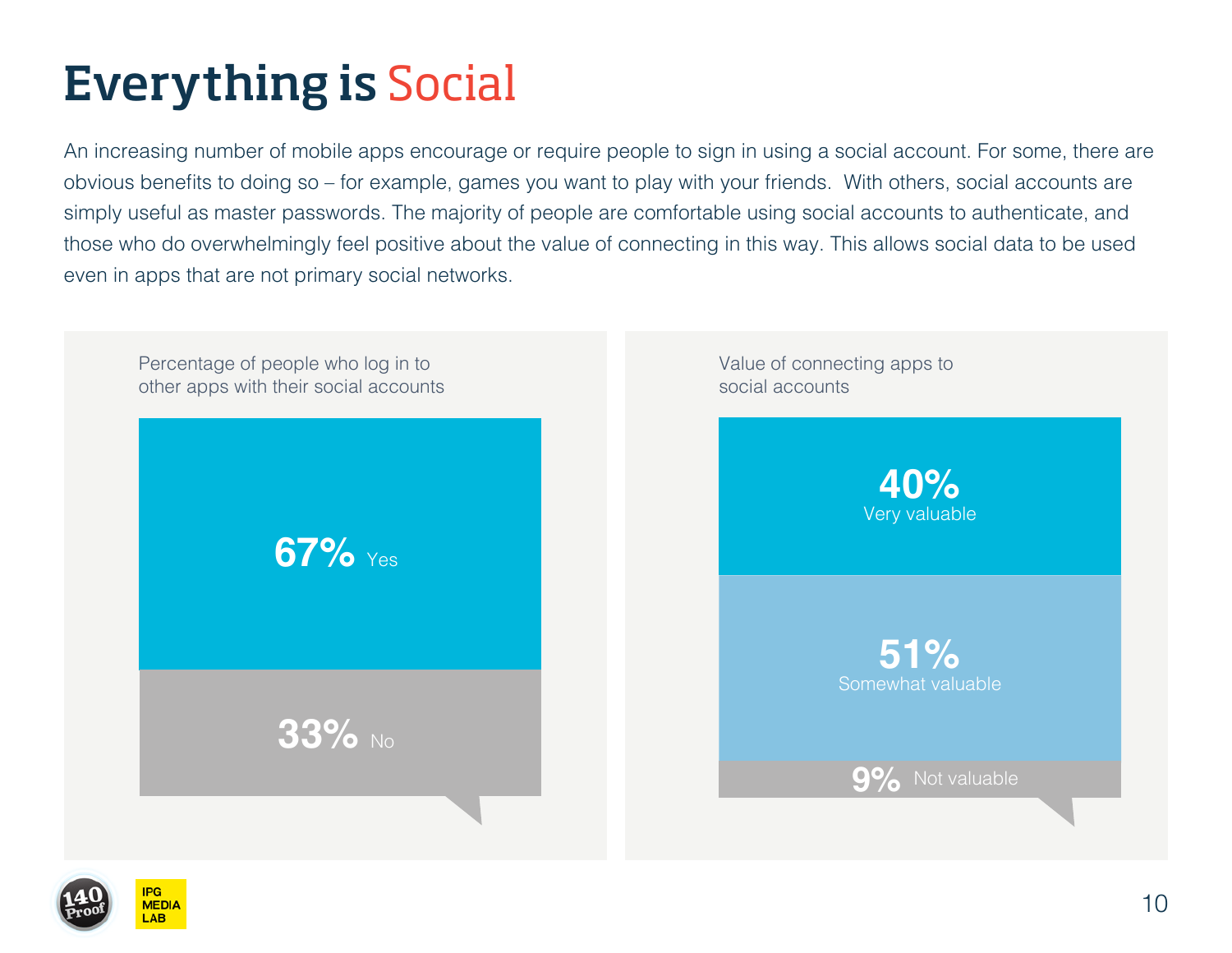### Implications for Marketers

#### **Based on the findings of this study, marketers should consider the following implications.**

Data suggests that using content and environment as proxies for audience psychographics can be improved upon. Marketers should instead identify their intended audience's interests and craft messages that appeal to them across their entire communications plan.

Tracking potential customers across just one social network will not paint a complete picture of their interests; rather, marketers should use an individual's social activity to understand their various interests.

The social ID allows for tracking a user across platforms to form a cohesive image of their identity, personal history, and interests. This ID, or set of IDs, will replace the cookie as the primary means of ad targeting.

We predict that "Big Data" currently reliant on browsing behavior and demographics for audience targeting will need to include a layer of social data in order to maintain its usefulness.

Publishers who do not incorporate social data into their advertising offering will see the devaluation of their inventory as advertisers find it less useful.